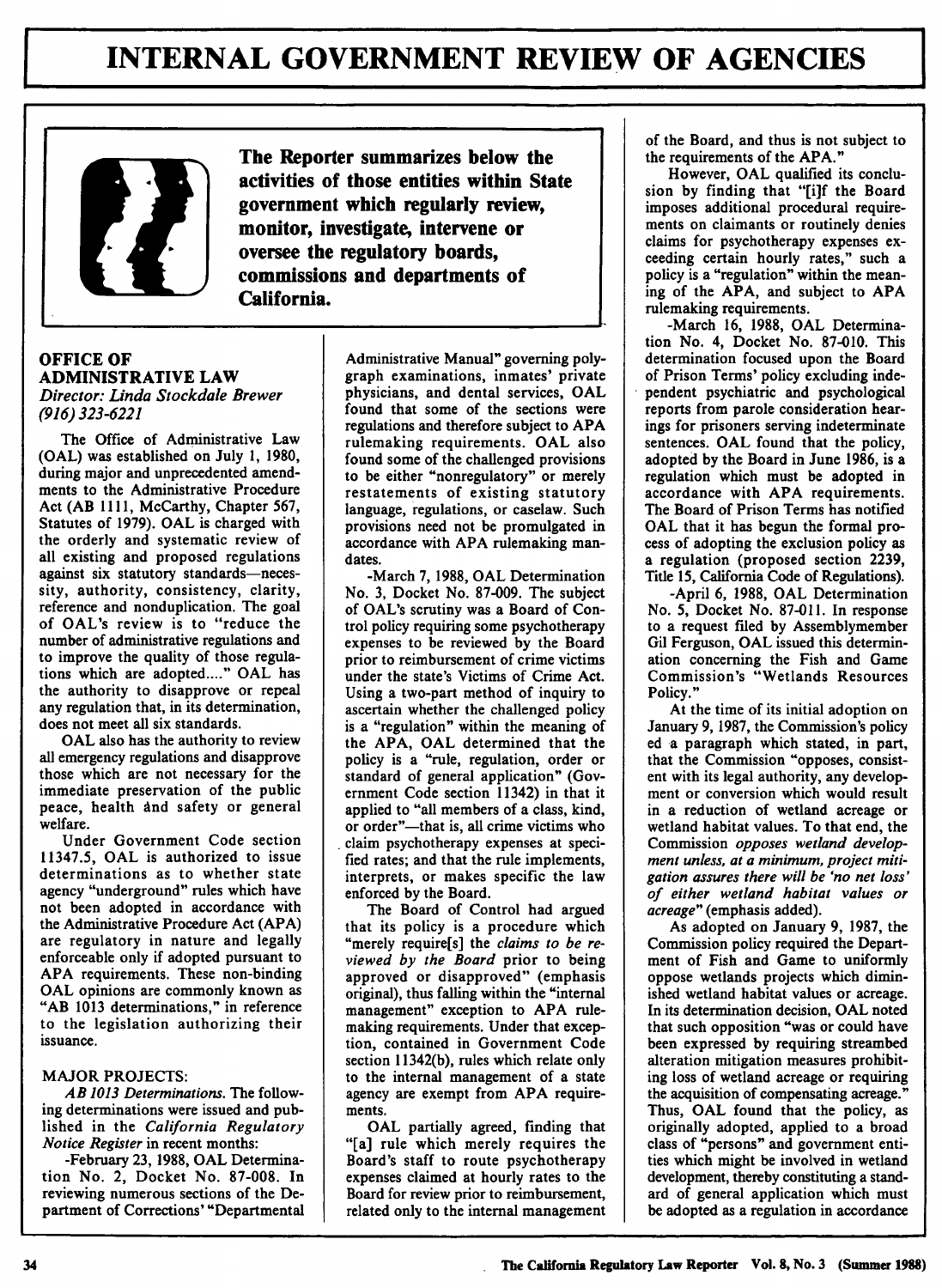with **APA** rulemaking requirements.

On December **3, 1987,** the Commission revised its wetlands policy **by** adopting guidelines which limited the application of the policy to those situations where the Commission's role is to provide advisory comments to other permitting agencies. Because of this policy revision, **OAL** determined that the Commission's wetlands policy is now "nonregulatory" in nature and is therefore not subject to **APA** requirements.

-April **27, 1988, OAL** Determination No. **6,** Docket No. **87-012.** The Department of Corrections' "Administrative Manual" was the subject of this determination, which concerned inmate/ parolee appeal procedures, as set forth in Chapter 7300 of the Department's manual.

Although **OAL** found some of the challenged Chapter 7300 provisions to be nonregulatory or simply restatements of existing statutes, regulations, or caselaw, it determined the bulk of Chapter 7300 to be a "regulation" and therefore subject to APA procedural requirements.

*Legislative Requests for OAL Review of Regulations.* Government Code section 11340.15 provides that **OAL** shall, at the request of any standing, joint, or select committee of the legislature, initiate a "priority review" of any regulation, group of regulations, or series of regulations. Notice of such a request is published in the *Notice Register* and is sent to interested parties. **OAL** subsequently takes into consideration the comments of interested parties in determining whether the regulation complies with the six standards of review established under Government Code section 11349.1.

**A** priority review requested **by** legislators must be completed within ninety days of OAL's receipt of the request. **If OAL** determines that the challenged regulation does not satisfy any of the six **APA** standards, it must issue an order to show cause **(OSC)** as to why the regulation should not be repealed. If the agency which promulgated the challenged provision does not make the proper showing within the specified time period, **OAL** must pursue repeal of the regulation as provided **by** Government Code section 11340.15(c).

Recent **OAL** activities involving legislative requests for priority review include the following:

**.** -Section 403.04, Title **13,** California Code of Regulations. As reported in CRLR Vol. **8,** No. 2 (Spring **1988)** at page **29, OAL** issued an **OSC** as to why this Department of Motor Vehicles (DMV) regulation, which requires new car sellers to possess vehicles before

advertising them for sale, should not be repealed. On May **9,** the DMV submitted its response to the **OSC. OAL** has sixty days from the date of receipt to decide whether to proceed with repeal of the challenged provision.

-Section **2582,** Title **23,** California Code of Regulations. On March 4, **OAL** issued a statement of reasons supporting its conditional determination that section **2582** should be repealed. This action followed OAL's review of agency and interested party responses to OAL's **OSC** concerning the challenged provision.

Section **2582** sets out closure requirements for surface impoundments, including specific mandates regarding removal of residual wastes; inspection and dismantling of remaining impoundment features; and disposal of contaminated wastes.

The basis of OAL's decision to repeal was its determination that section 2582 did not meet the **APA** clarity standard with regard to the apparent purview of the section. Specifically, **OAL** found that section 2582, as it appeared in the California Code of Regulations, listed a reference citation which seemed to indicate that the regulation applied to a class of waste disposal sites to which it was not, in fact, intended to apply.

OAL's order to repeal section 2582 was conditioned on whether the Water Resources Control Board submitted an appropriate reference citation for the provision as a nonregulatory change within thirty days of the date of the Order of Repeal. In fact, the Board did submit such a reference citation within the prescribed time period, thus avoiding repeal of section **2582.**

To further clarify the purview of the provision, **OAL** took the rather extraordinary step of adding a note to the California Code of Regulations, following the text of section **2582.** The note states that "[t]he change of reference citation was for the purpose of making clear that this section does not apply to Class **I** units. This change was intended to be, and is, a clarification of existing law and not a change thereto."

*Governor Reverses* **OAL.** In response to the California Horse Racing Board's appeal of OAL's disapproval of its simulcast wagering regulations (see CRLR Vol. **8,** No. 2 (Spring **1988) pp. 29-30),** the Governor has reversed OAL's decision and ordered that the regulations be filed with the Secretary of State.

The Governor's decision, dated March **17,** was largely based on a finding that the simulcast wagering regulations were not invalidated **by** a legislative

modification of the regulatory authority upon which they were based, as was argued **by OAL.**

The regulations were filed with the Secretary of State in late March and became effective April 22. (See CRLR Vol. **8,** No. 2 (Spring **1988) pp. 116-17;** Vol. **7,** No. **3** (Summer **1987) pp. 127- 28;** and Vol. **7,** No. 2 (Spring **1987) p. 101** for background information.)

*Training Classes for State Agency Rulemaking Personnel.* Beginning this fall, **OAL** staff will conduct a series of training classes in rulemaking. The Department of Personnel Administration is handling the outreach for the classes, which will consist of two-day sessions designed to assist agency administrative and technical staff involved in the rulemaking process, as governed **by** the APA.

The cost to agencies for the training is \$145 per person. The first training session is scheduled to occur at the State Training Center on September 13-14, with subsequent sessions tentatively scheduled for December 5-6, April **3-4** and June 1-2. Agency personnel interested in participating should call **(916)** 445-5121.

# LEGISLATION:

*AB 2732 (Felando),* as amended March 16, would provide that whenever a statute or section of a statute which is used as reference or authority for promulgation of a regulation is itself repealed, becomes ineffective or inoperative **by** its own terms *(e.g.,* a sunset provision), or is ruled invalid **by** a court of appropriate jurisdiction, the correlative regulation shall **be** deemed **by** operation of law to be repealed, ineffective, and otherwise inoperative coincident with the repeal or ineffectiveness of the statute upon which it relies.

The measure would also provide for temporary repeal of regulations for which the correlative statutory authority or reference provisions have been temporarily repealed or rendered ineffective.

OAL officially remains neutral on AB **2732,** which is pending in the Senate Committee on Governmental Organization as of this writing, following its passage in the Assembly on April **7.**

*SB 1729 (Maddy),* which was chaptered on March **30** as urgency legislation (Chapter **63,** Statutes of **1988),** exempts the Department of the California Highway Patrol from specified APA procedural requirements with regard to promulgation of regulations establishing routes for transportation of explosives; and establishes special procedural requirements for notice, comment, and